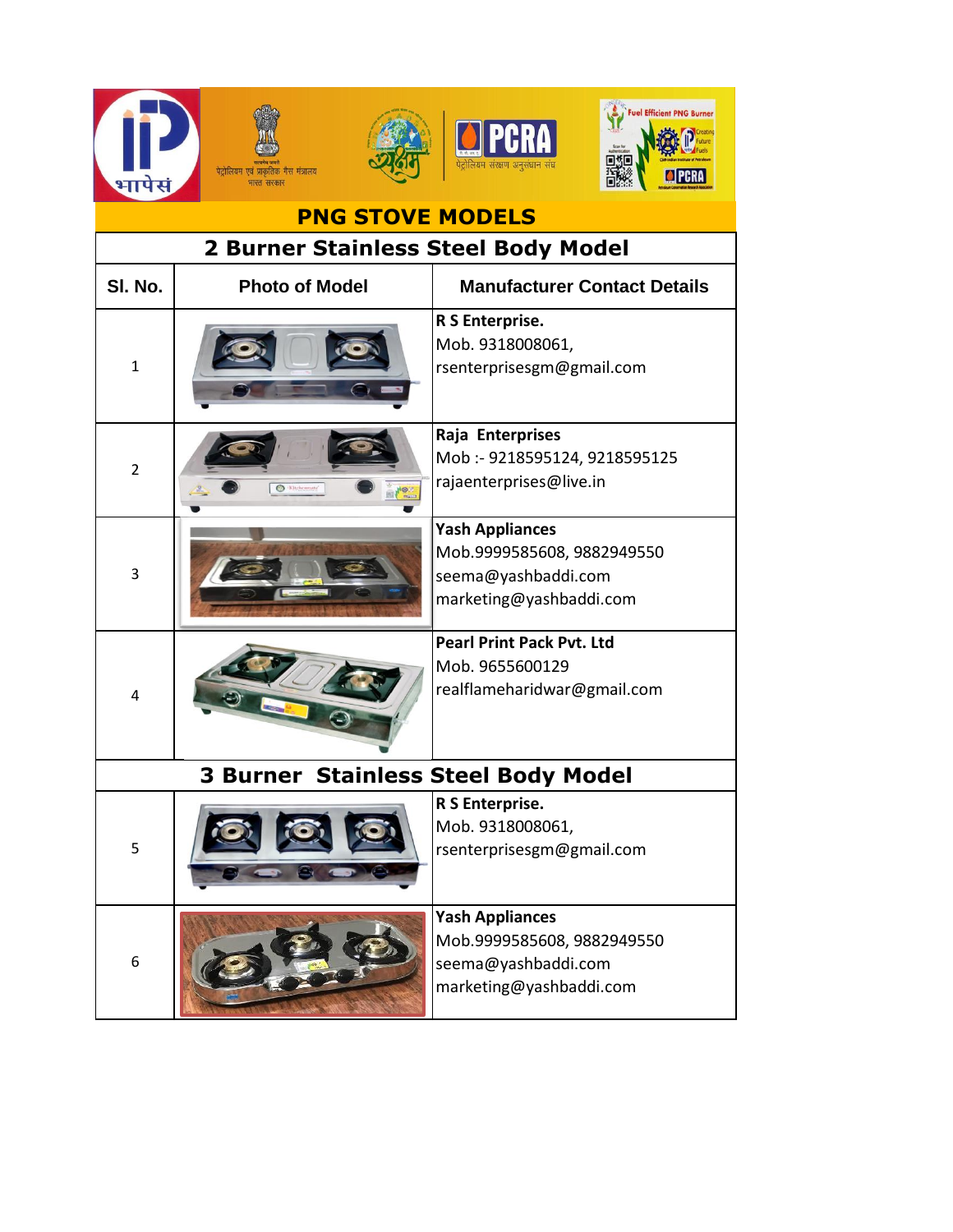| <b>4 Burner Stainless Steel Body Model</b> |  |                                                                                                        |  |  |
|--------------------------------------------|--|--------------------------------------------------------------------------------------------------------|--|--|
| $\overline{7}$                             |  | <b>Yash Appliances</b><br>Mob.9999585608, 9882949550<br>seema@yashbaddi.com<br>marketing@yashbaddi.com |  |  |
| 8                                          |  | <b>Pearl Print Pack Pvt. Ltd</b><br>Mob. 9655600129<br>realflameharidwar@gmail.com                     |  |  |
| <b>2 Burner Glass Top Model</b>            |  |                                                                                                        |  |  |
| 9                                          |  | R S Enterprise.<br>Mob. 9318008061,<br>rsenterprisesgm@gmail.com                                       |  |  |
| 10                                         |  | Raja Enterprises<br>Mob :- 9218595124, 9218595125<br>rajaenterprises@live.in                           |  |  |
| 11                                         |  | <b>Yash Appliances</b><br>Mob.9999585608, 9882949550<br>seema@yashbaddi.com<br>marketing@yashbaddi.com |  |  |
| 12                                         |  | <b>Pearl Print Pack Pvt. Ltd</b><br>Mob. 9655600129<br>realflameharidwar@gmail.com                     |  |  |